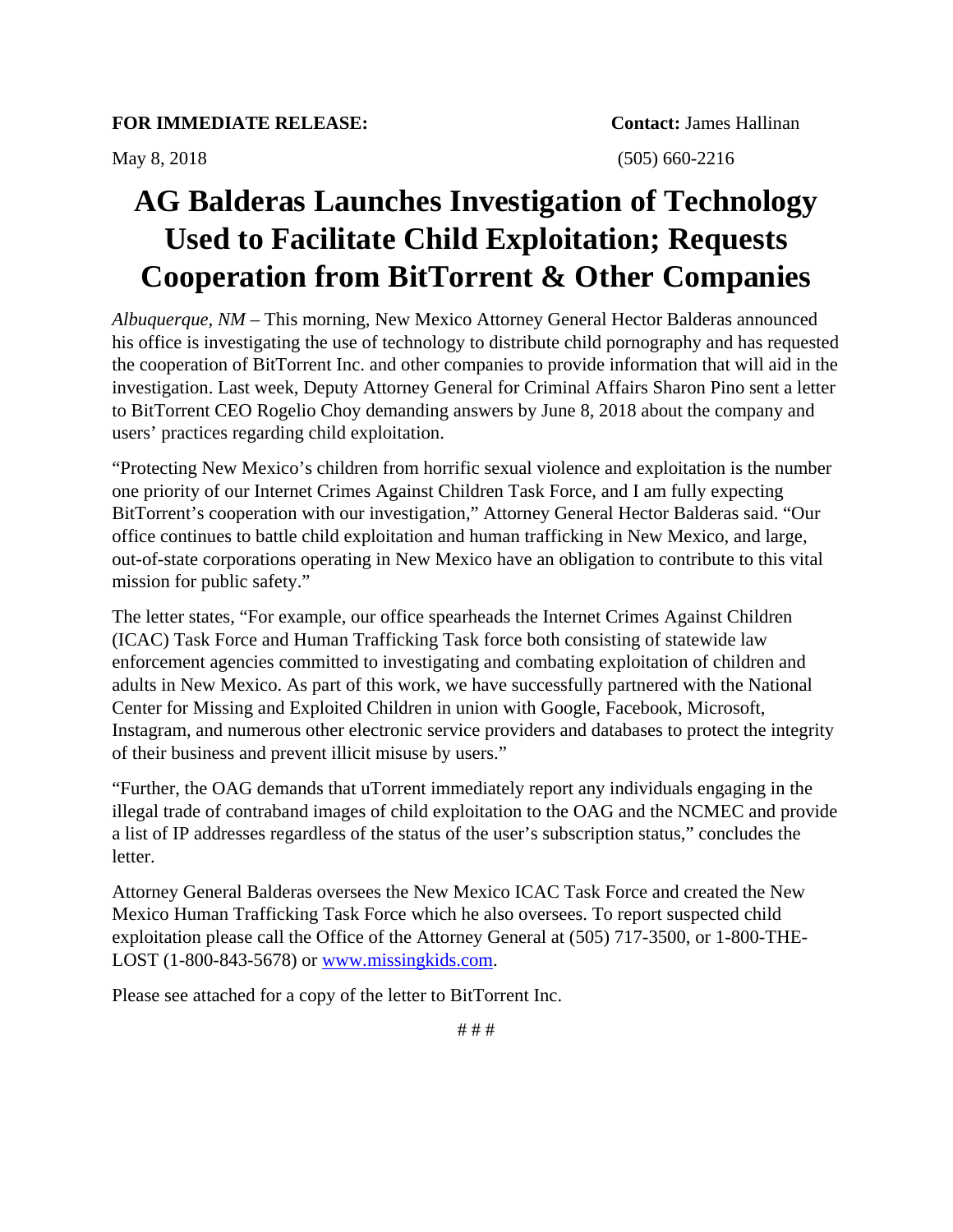## **STATE OF NEW MEXICO** OFFICE OF THE ATTORNEY GENERAL



## **HECTOR H. BALDERAS ATTORNEY GENERAL**

**TANIA MAESTAS** Deputy of Civil Affairs

**SHARON L PINO** Deputy of Criminal Affairs

May 3, 2018

Rogelio Choy **Chief Executive Officer BitTorrent Inc.** 340 Bryant Street, Suite 201 San Francisco, CA 94107 legal@bittorrent.com

Dear Mr. Choy,

The Attorney General of the State of New Mexico, is committed to protecting vulnerable populations in New Mexico from human trafficking, online exploitation, and other illegal activities. As such, our office investigates and prosecutes online activities that violate criminal and civil law. For example, our office spearheads the Internet Crimes Against Children Task Force and Human Trafficking Task force both consisting of statewide law enforcement agencies committed to investigating and combating exploitation of children and adults in New Mexico. As part of this work, we have successfully partnered with the National Center for Missing and Exploited Children in union with Google, Facebook, Microsoft, Instagram, and numerous other electronic service providers and databases to protect the integrity of their business and prevent illicit misuse by users. Our office and our federal partners within the task force investigate online predators searching for contraband to prevent illegal manufacture, distribution, and possession of exploitative imagery in New Mexico. Additionally, our Consumer Protection Division enforces civil laws that serve to protect New Mexicans from unscrupulous and illegal business practices.

As technology evolves, we strive to protect New Mexicans by partnering with entities offering free and for-profit services in New Mexico. We have identified certain services offered by uTorrent that may be subject to misuse by users that could result in harm to New Mexicans. Additionally, we have identified areas of uTorrent's business practices and representations that may be materially misleading or deceptive in violation of New Mexico law.

As you may be aware, users of your client software, uTorrent, are known to use your services and software for illegal purposes, including sharing copyright protected material and child pornography and other material that contribute to the exploitation of children and adults in New Mexico. Search terms utilized by an individual using uTorrent capabilities will indicate title or content of the contraband they have obtained. Attached for your review are search terms indicating contraband that can be obtained utilizing uTorrent from users who are misusing the technology and services provided